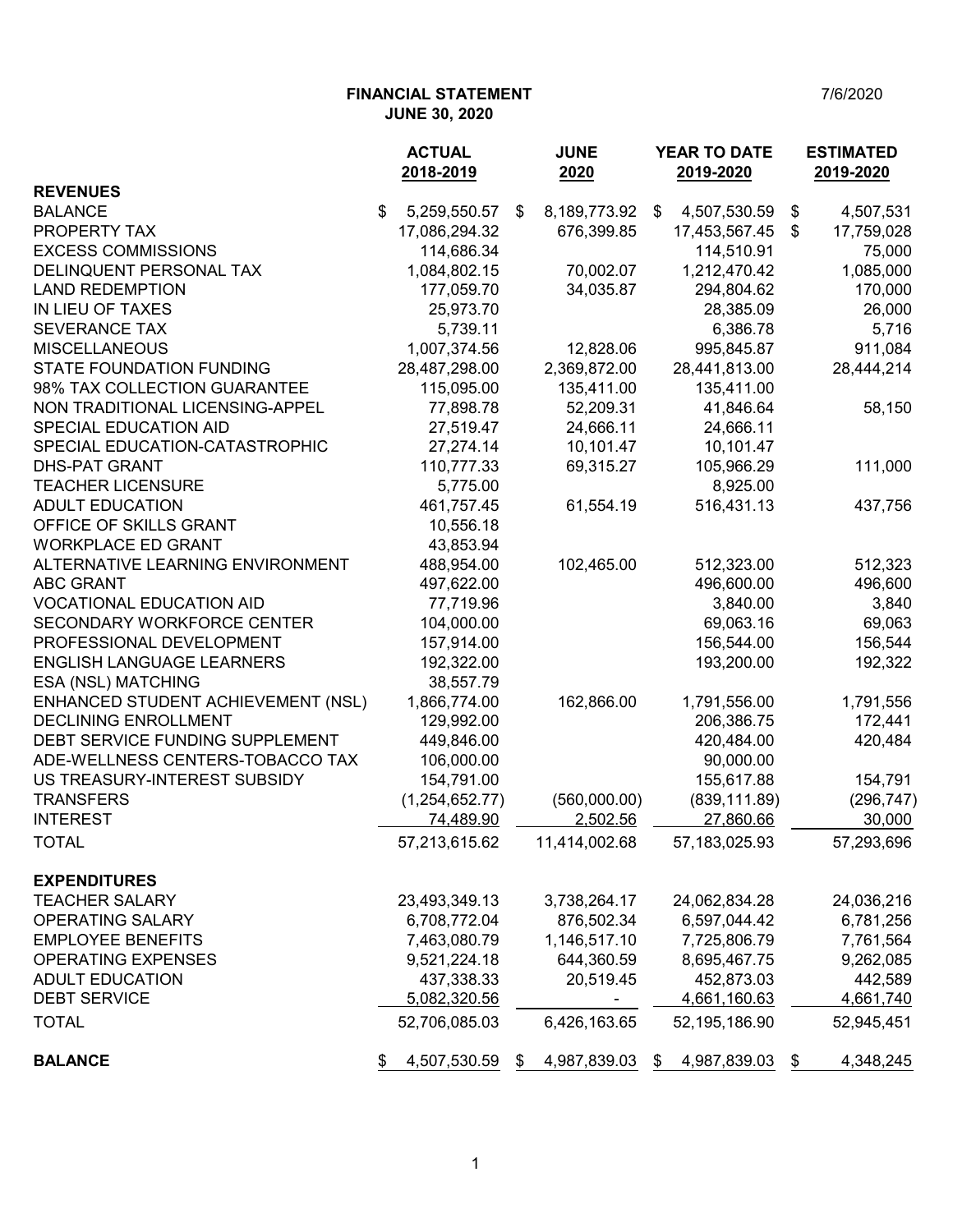|                                                                                | <b>ACTUAL</b><br>2018-2019 |                           | <b>JUNE</b><br>2020          | <b>YEAR TO DATE</b><br>2019-2020 |                           |    | <b>ESTIMATED</b><br>2019-2020 |  |
|--------------------------------------------------------------------------------|----------------------------|---------------------------|------------------------------|----------------------------------|---------------------------|----|-------------------------------|--|
|                                                                                | <b>BUILDING FUND</b>       |                           |                              |                                  |                           |    |                               |  |
| <b>REVENUES</b>                                                                |                            |                           |                              |                                  |                           |    |                               |  |
| <b>BALANCE</b><br><b>GOOD FAITH DEPOSIT</b>                                    | 11,493,672.12              | $\boldsymbol{\mathsf{S}}$ | 4,656,499.13                 | \$                               | 4,792,375.09<br>94,001.53 | \$ | 4,792,375                     |  |
| <b>ACADEMIC FACILITIES PARTNERSHIP</b><br><b>DEBT SAVINGS TRANSFER</b>         | 2,409,789.09               |                           | 651,860.35                   |                                  | 3,185,938.12              |    | 3,017,664                     |  |
| NET REMAINING REFUNDING BONDS                                                  |                            |                           |                              |                                  | 3,942,627.85              |    |                               |  |
| <b>INTEREST</b>                                                                | 93,275.78                  |                           | 943.33                       |                                  | 64,602.72                 |    | 75,000                        |  |
| DONATIONS-TURF/SCOREBOARD<br>REFUND PRIOR YEAR EXPENDITURES                    | 32,500.00                  |                           |                              |                                  | 210,000.00                |    | 189,000                       |  |
| <b>TRANSFER-OPERATING</b>                                                      | 1,000,000.00               |                           | 600,000.00                   |                                  | 600,000.00                |    |                               |  |
| <b>TRANSFERS-TURF</b>                                                          | 22,500.00                  |                           | (12,500.00)                  |                                  | 8,500.00                  |    |                               |  |
| <b>TOTAL</b>                                                                   | 15,051,736.99              |                           | 5,896,802.81                 |                                  | 12,898,045.31             |    | 8,074,039                     |  |
| <b>EXPENDITURES</b>                                                            |                            |                           |                              |                                  |                           |    |                               |  |
| <b>LAND</b>                                                                    | 992,078.39                 |                           |                              |                                  |                           |    |                               |  |
| <b>PURCHASED SERVICES</b>                                                      | 784,691.76                 |                           | 191,193.31                   |                                  | 434,631.04                |    | 90,274                        |  |
| <b>EQUIPMENT &amp; FURNITURE</b>                                               | 173,926.72                 |                           | 106,810.16                   |                                  | 773,265.59                |    | 464,966                       |  |
| <b>BUILDINGS-REMODELING</b>                                                    | 7,823.00                   |                           |                              |                                  |                           |    |                               |  |
| <b>BUILDINGS-NEW &amp; ADDITIONS</b><br><b>RENTAL-EQUIPMENT &amp; VEHICLES</b> | 7,227,103.03               |                           |                              |                                  | 5,339,581.27              |    | 5,583,398                     |  |
| <b>FEES</b>                                                                    |                            |                           |                              |                                  | 200.00                    |    |                               |  |
| <b>SUPPLIES</b>                                                                | 60,873.66                  |                           | 30,801.10                    |                                  | 131,593.17                |    | 112,500                       |  |
| <b>IMPROVEMENTS</b>                                                            | 1,012,865.34               |                           |                              |                                  | 650,776.00                |    | 660,203                       |  |
| <b>TOTAL</b>                                                                   | 10,259,361.90              |                           | 328,804.57                   |                                  | 7,330,047.07              |    | 6,911,341                     |  |
| <b>BALANCE</b>                                                                 | 4,792,375.09               |                           | 5,567,998.24                 |                                  | 5,567,998.24              |    | 1,162,698.09                  |  |
| <b>BALANCE</b>                                                                 |                            |                           |                              |                                  |                           |    |                               |  |
| <b>INTEREST</b>                                                                | 2,660,530.00<br>63,997.12  |                           | 3,356,795.70<br>(13, 104.31) |                                  | 3,003,505.70<br>61,073.80 |    | 3,003,505.70<br>76,543.00     |  |
| <b>TO ANOFFDO</b>                                                              | 270.270.50                 |                           |                              |                                  | 270.444.00                |    | 270.717                       |  |

| <b>TRANSFERS</b><br>SINKING FUND PAYMENTS |  | 278,978.58<br>$\overline{\phantom{0}}$ |    | $\overline{\phantom{0}}$ | 279,111.89<br>$\overline{\phantom{a}}$ |                 |  | 276,747   |
|-------------------------------------------|--|----------------------------------------|----|--------------------------|----------------------------------------|-----------------|--|-----------|
| <b>BALANCE</b>                            |  | 3.003.505.70                           |    | 3.343.691.39             |                                        | 3.343.691.39    |  | 3,356,796 |
| <b>TOTAL BUILDING FUND</b>                |  | 7,795,880.79                           | S. | 8,911,689.63             |                                        | \$ 8,911,689.63 |  | 4,519,494 |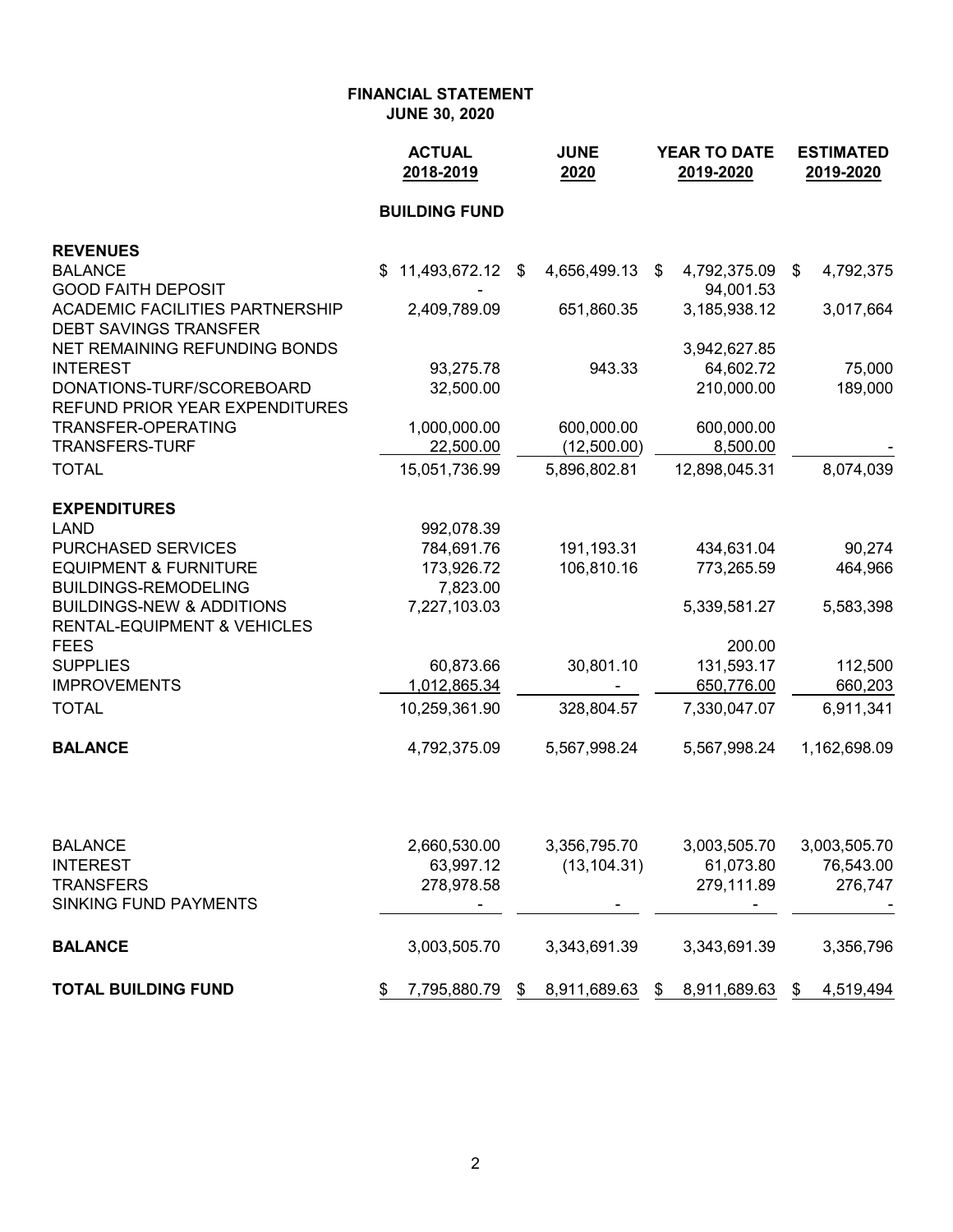|                                                                                                                                                                                            | <b>ACTUAL</b><br>2018-2019 |                         |    | <b>JUNE</b><br>2020     |    | <b>YEAR TO DATE</b><br>2019-2020 |    | <b>ESTIMATED</b><br>2018-2019 |  |  |  |  |  |  |
|--------------------------------------------------------------------------------------------------------------------------------------------------------------------------------------------|----------------------------|-------------------------|----|-------------------------|----|----------------------------------|----|-------------------------------|--|--|--|--|--|--|
| <b>BUILDING FUND-ADULT EDUCATION</b>                                                                                                                                                       |                            |                         |    |                         |    |                                  |    |                               |  |  |  |  |  |  |
| <b>REVENUES</b><br><b>BALANCE</b><br><b>GENERAL IMPROVEMENT PAYMENT</b><br>REFUND PRIOR YEAR EXPENDITURE<br><b>TOTAL</b>                                                                   | \$                         | 7,161.00 \$<br>7,161.00 |    | 4,989.10 \$<br>4,989.10 |    | 4,989.10 \$<br>4,989.10          |    | 7,161<br>7,161                |  |  |  |  |  |  |
| <b>EXPENDITURES</b><br>ARCHITECT & ENGINEERS<br><b>PURCHASED SERVICES</b><br><b>LAND &amp; IMPROVEMENTS</b><br><b>BUILDINGS-NEW &amp; ADDITIONS</b><br><b>SUPPLIES</b><br><b>EQUIPMENT</b> |                            | 489.54<br>1,682.36      |    |                         |    |                                  |    |                               |  |  |  |  |  |  |
| <b>TOTAL</b>                                                                                                                                                                               |                            | 2,171.90                |    |                         |    |                                  |    |                               |  |  |  |  |  |  |
| <b>BALANCE</b>                                                                                                                                                                             | \$                         | 4,989.10                | \$ | 4,989.10                | \$ | 4,989.10                         | \$ | 7,161                         |  |  |  |  |  |  |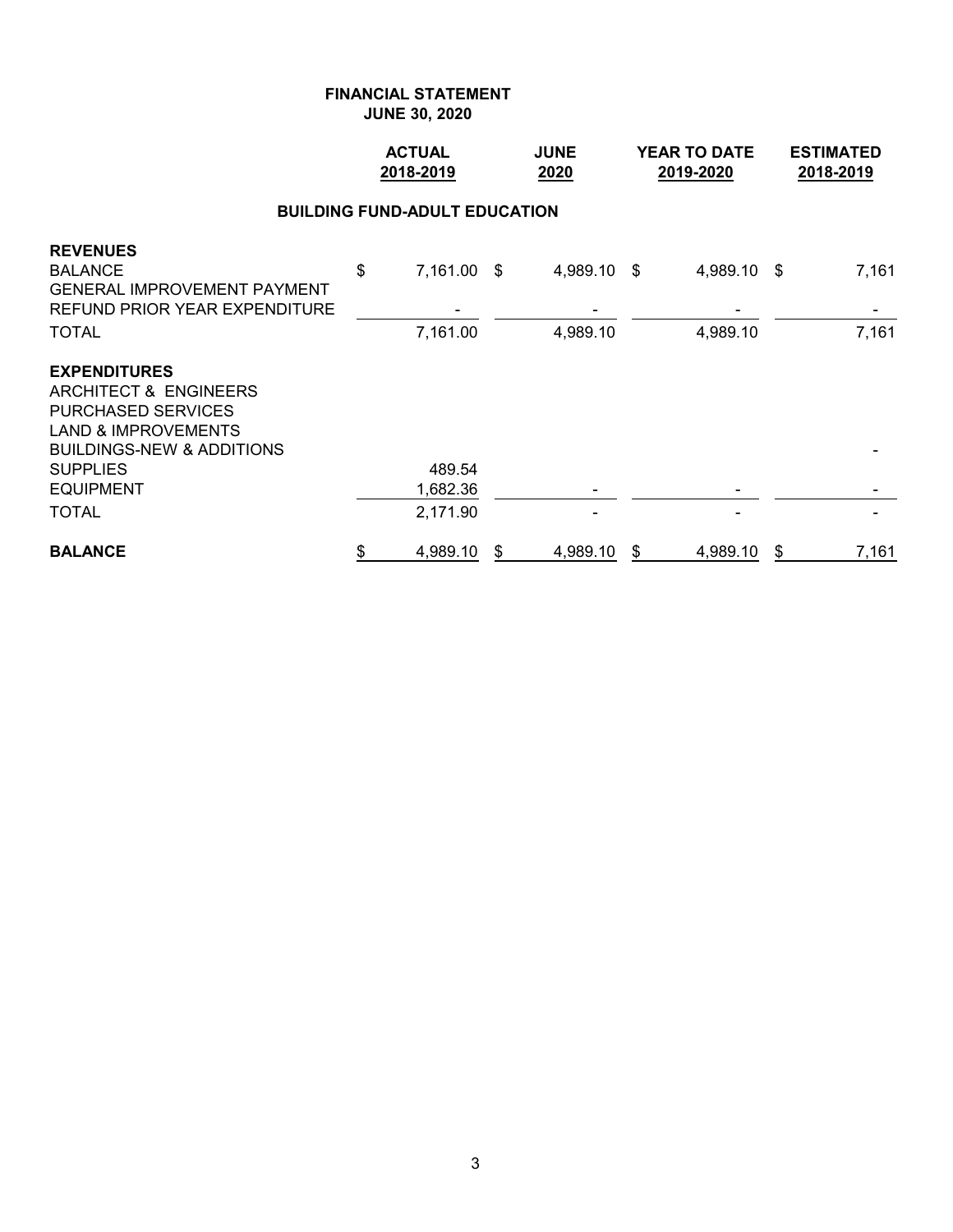|                           | <b>ACTUAL</b><br>2018-2019 | <b>JUNE</b><br>2020    | YEAR TO DATE<br>2019-2020 | <b>ESTIMATED</b><br>2019-2020 |  |  |
|---------------------------|----------------------------|------------------------|---------------------------|-------------------------------|--|--|
|                           | <b>FEDERAL PROGRAMS</b>    |                        |                           |                               |  |  |
| <b>REVENUES</b>           |                            |                        |                           |                               |  |  |
| <b>BALANCE</b>            | \$<br>212,872.68           | \$<br>$(58,958.18)$ \$ | 190,486.36                | 190,486<br>\$                 |  |  |
| TITLE I,                  | 1,433,494.60               | 206,353.97             | 1,658,127.44              | 1,945,112                     |  |  |
| ARKANSAS MEDICAID PROGRAM | 101,575.92                 | 3,199.16               | 107,724.60                | 73,720                        |  |  |
| TITLE VI-B,               | 1,205,289.23               | 209,573.43             | 1,228,712.98              | 1,312,055                     |  |  |
| <b>ARMAC</b>              | 217,267.31                 | 94,417.66              | 275,374.26                |                               |  |  |
| TITLE I, MIGRANT          | 163,667.95                 | 35,014.21              | 121,677.44                | 145,321                       |  |  |
| <b>TITLE IIA</b>          | 219,852.00                 |                        | 292,649.09                | 291,532                       |  |  |
| <b>TITLE III</b>          | 71,350.51                  | 104.47                 | 64,772.42                 | 73,282                        |  |  |
| <b>TITLE IV</b>           | 94,231.75                  |                        | 120,951.91                | 121,083                       |  |  |
| <b>CARES ACT</b>          |                            | 18,019.97              | 18,019.97                 |                               |  |  |
| <b>ROTC REIMBURSEMENT</b> | 12,771.81                  | 4,158.15               | 30,625.81                 | 22,362                        |  |  |
| <b>ADULT ED</b>           | 106,193.63                 | 37,955.20              | 160,919.83                | 143,415                       |  |  |
| <b>TOTAL</b>              | 3,838,567.39               | 549,838.04             | 4,270,042.11              | 4,318,368                     |  |  |
| <b>EXPENDITURES</b>       |                            |                        |                           |                               |  |  |
| <b>TITLE I</b>            | 1,799,272.71               | 118,096.44             | 2,055,616.99              | 2,343,685                     |  |  |
| ARKANSAS MEDICAID PROGRAM | 120,644.64                 | 44,948.95              | 78,725.03                 | 130,000                       |  |  |
| <b>ARMAC</b>              | 107,213.98                 | 114,399.61             | 386,905.66                | 134,206                       |  |  |
| <b>TITLE VI-B</b>         | 1,205,289.23               | 130,054.56             | 1,256,769.58              | 1,312,055                     |  |  |
| TITLE I, MIGRANT          | 163,667.95                 | 25,417.60              | 121,677.44                | 145,321                       |  |  |
| <b>CARES ACT</b>          |                            | 18,019.97              | 18,019.97                 |                               |  |  |
| <b>ROTC</b>               | 12,771.81                  | 1,084.67               | 30,625.81                 | 22,362                        |  |  |
| <b>ADULT EDUCATION</b>    | 106,193.63                 | 17,813.84              | 160,919.83                | 143,415                       |  |  |
| <b>TITLE III</b>          | 72,018.33                  | 104.47                 | 64,772.42                 | 73,282                        |  |  |
| <b>TITLE IV</b>           | 61,008.75                  |                        | 16,111.45                 | 14,042                        |  |  |
| <b>TOTAL</b>              | 3,648,081.03               | 469,940.11             | 4,190,144.18              | 4,318,368                     |  |  |
| <b>BALANCE</b>            | \$<br>190,486.36           | 79,897.93<br>\$        | \$<br>79,897.93           | \$                            |  |  |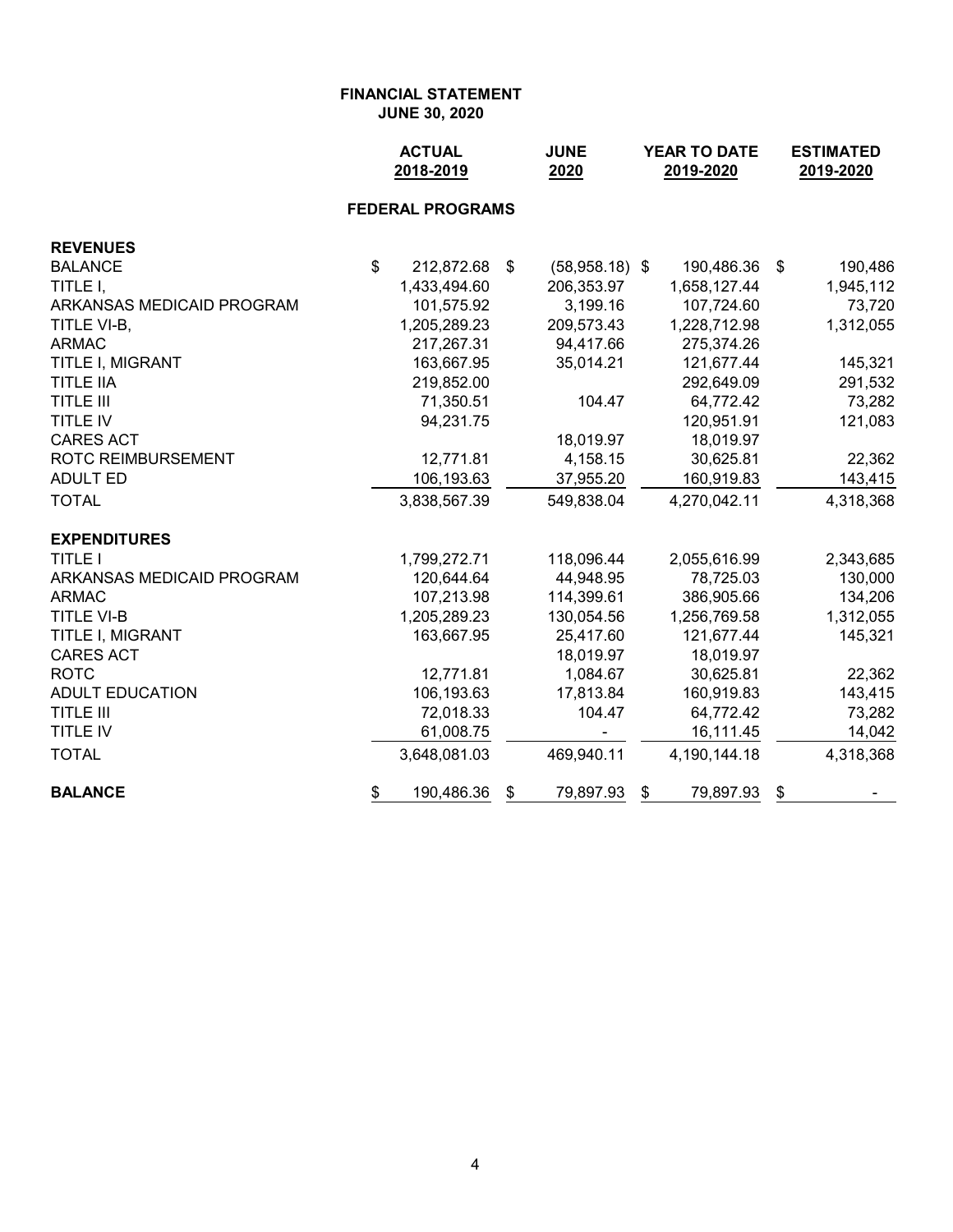|                                    | <b>ACTUAL</b><br>2018-2019 |                             | <b>JUNE</b><br>2020 | <b>YEAR TO DATE</b><br>2019-2020 |    |                 | <b>ESTIMATED</b><br>2019-2020 |                 |  |
|------------------------------------|----------------------------|-----------------------------|---------------------|----------------------------------|----|-----------------|-------------------------------|-----------------|--|
|                                    |                            | <b>SCHOOL LUNCH PROGRAM</b> |                     |                                  |    |                 |                               |                 |  |
| <b>REVENUES</b>                    |                            |                             |                     |                                  |    |                 |                               |                 |  |
| <b>BALANCE</b>                     | \$                         | 840,932.29 \$               |                     | 757,810.94                       | \$ | 857,133.54      | \$                            | 857,134         |  |
| <b>LUNCH &amp; BREAKFAST SALES</b> |                            | 319,386.90                  |                     | 2,131.29                         |    | 284,610.06      |                               | 312,500         |  |
| <b>REIMBURSEMENT</b>               |                            | 2,193,899.87                |                     | 138,926.10                       |    | 1,790,488.98    |                               | 2,170,000       |  |
| <b>LOANS RECEIVED (REPAID)</b>     |                            |                             |                     |                                  |    |                 |                               |                 |  |
| OTHER INCOME                       |                            | 127,847.12                  |                     | 34,136.02                        |    | 64,414.90       |                               | 203,855         |  |
| <b>TOTAL</b>                       |                            | 3,482,066.18                |                     | 933,004.35                       |    | 2,996,647.48    |                               | 3,543,489       |  |
| <b>EXPENDITURES</b>                |                            |                             |                     |                                  |    |                 |                               |                 |  |
| <b>SALARIES</b>                    |                            | 1,239,614.90                |                     | 210,973.74                       |    | 1,275,105.37    |                               | 1,302,060       |  |
| <b>BENEFITS</b>                    |                            | 348,695.80                  |                     | 57,609.86                        |    | 366,883.99      |                               | 370,155         |  |
| <b>FOOD PURCHASES</b>              |                            | 905,954.92                  |                     | 5,509.44                         |    | 591,026.07      |                               | 1,032,705       |  |
| <b>OTHER EXPENSES</b>              |                            | 130,667.02                  |                     | 12,015.91                        |    | 116,736.65      |                               | 131,000         |  |
| <b>TOTAL</b>                       |                            | 2,624,932.64                |                     | 286,108.95                       |    | 2,349,752.08    |                               | 2,835,920       |  |
| <b>BALANCE</b>                     | \$                         | 857,133.54                  | \$                  | 646,895.40                       | \$ | 646,895.40      |                               | 707,569         |  |
| <b>TOTAL BALANCES</b>              |                            | \$13,356,020.38             |                     | \$14,631,311.09                  |    | \$14,631,311.09 |                               | \$12,356,586.00 |  |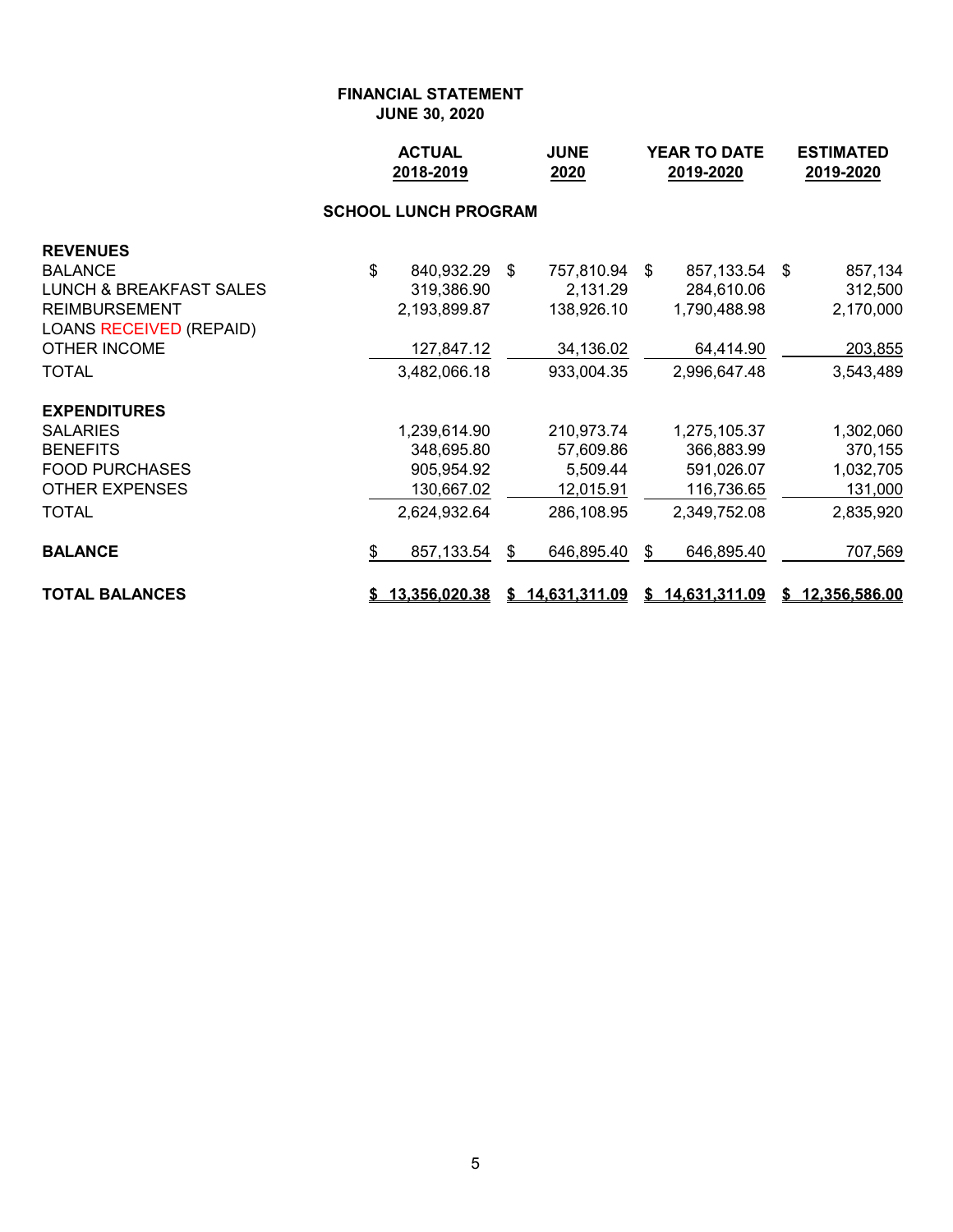| <b>ACTUAL</b> | <b>JUNE</b> | <b>YEAR TO DATE</b> |
|---------------|-------------|---------------------|
| 2018-2019     | 2020        | 2019-2020           |

# **SCHOOL ACTIVITY ACCOUNTS**

| <b>REVENUES</b>                 |    |               |                   |      |                   |
|---------------------------------|----|---------------|-------------------|------|-------------------|
| <b>BALANCE</b>                  | \$ | 624,151.40 \$ | 575,876.31        | - \$ | 614,405.62        |
| <b>ADMISSIONS</b>               |    | 188,673.20    | 270.00            |      | 148,528.94        |
| <b>SCHOOL SPONSORED SALES</b>   |    | 144, 181.02   | 2,289.15          |      | 120,899.50        |
| STUDENT SPONSORED SALES         |    | 225,418.28    | 253.45            |      | 166,724.86        |
| OTHER STUDENT ACTIVITIES        |    | 185,516.55    | 2,045.47          |      | 99,912.92         |
| OTHER COMMUNITY SERVICES        |    | 20,807.21     | (2,742.84)        |      | 5,647.33          |
| PRIVATE CONTRIBUTIONS           |    | 191,598.20    | 15,532.10         |      | 117,414.58        |
| <b>MISCELLANEOUS</b>            |    | 19,618.78     | 312.64            |      | 4,296.59          |
| <b>TOTAL</b>                    |    | 1,599,964.64  | 593,836.28        |      | 1,277,830.34      |
| <b>EXPENDITURES</b>             |    |               |                   |      |                   |
| <b>PURCHASES SERVICES</b>       |    | 252,475.61    | (17, 121.94)      |      | 185,461.86        |
| <b>SUPPLIES &amp; MATERIALS</b> |    | 623,438.97    | 33,176.43         |      | 448,094.11        |
| <b>FIXED ASSETS</b>             |    | 24,069.09     | 5,158.28          |      | 27,907.61         |
| <b>DUES &amp; FEES</b>          |    | 85,575.35     |                   |      | 43,743.25         |
|                                 |    | 985,559.02    | 21,212.77         |      | 705,206.83        |
| <b>BALANCE</b>                  | 55 | 614,405.62    | <u>572,623.51</u> | S    | <u>572,623.51</u> |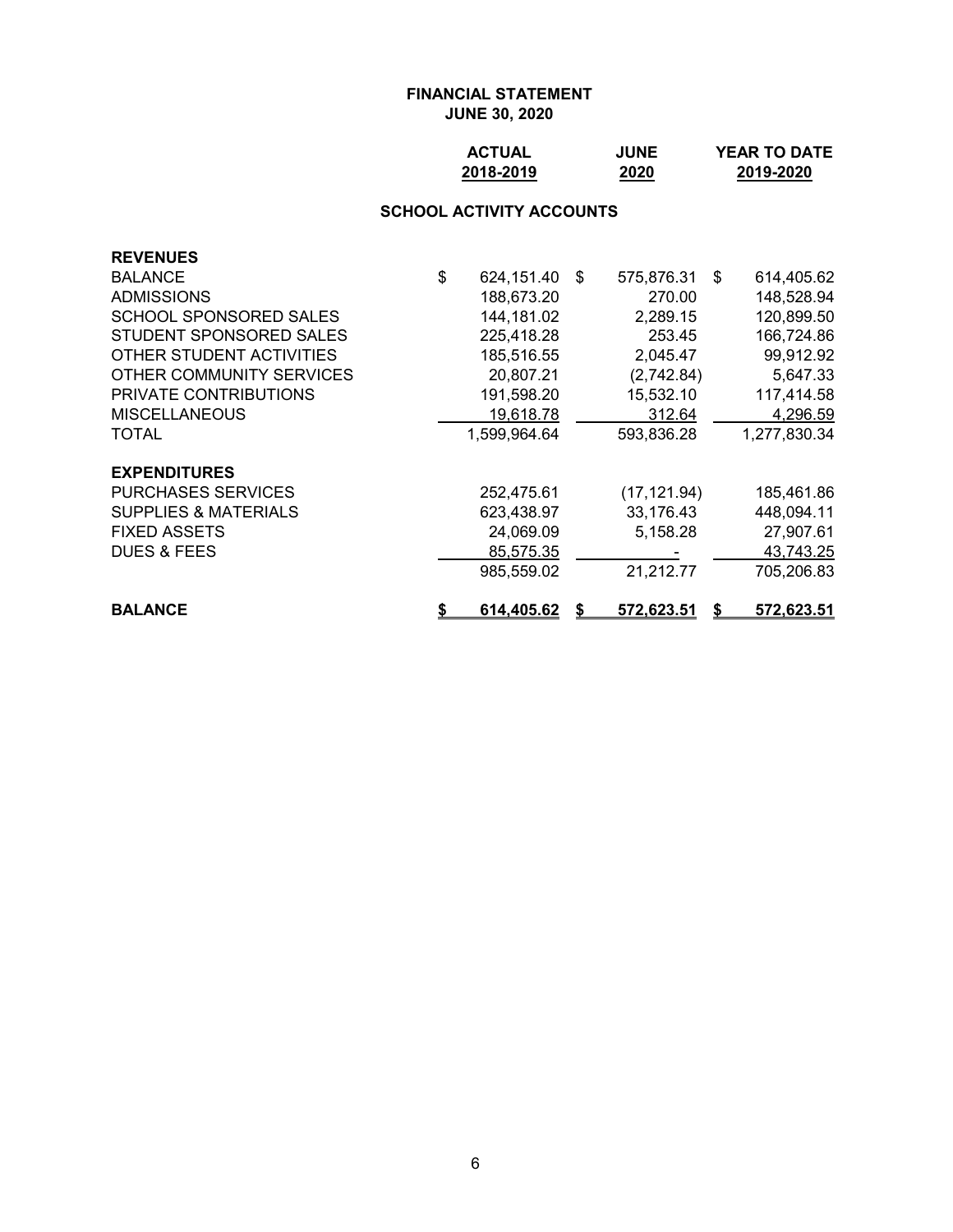#### **CITIZENS BANK ACCOUNT BALANCES JUNE 30, 2020**

CHECKING ACCOUNT #0376886401 \$7,049,316.73

#### **SCHEDULE OF INVESTMENTS JUNE 30, 2020**

PURCHASED CERTIFICATE OF DEPOSIT 06/04/2020 IN THE AMOUNT OF \$3,703,236.16 AT A RATE OF .30% MATURING 07/04/2020 **\$** 3,703,236.16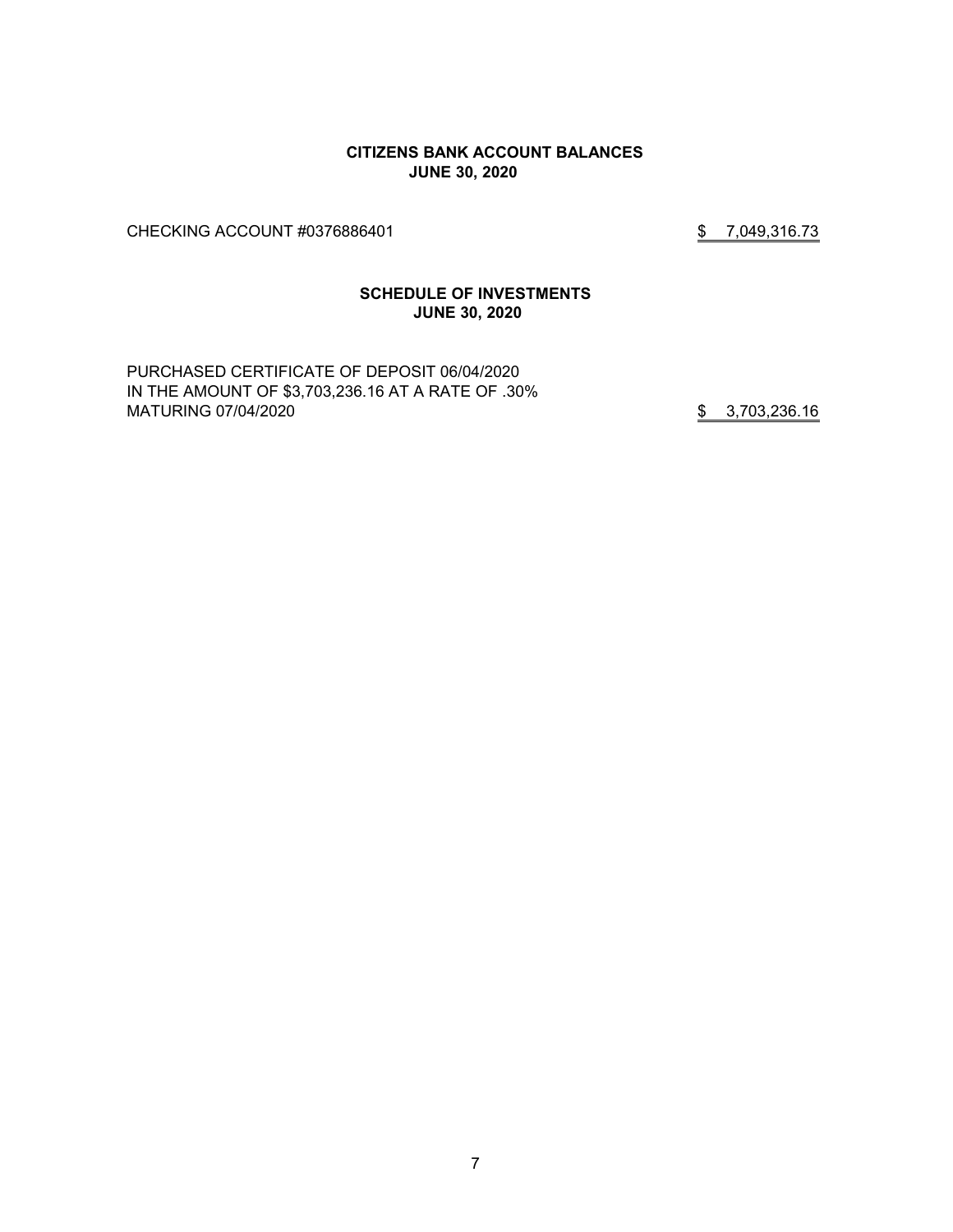# **MISCELLANEOUS INCOME ACCOUNT ANALYSIS JUNE 2020**

| <b>OPERATING FUNDS</b>                               | <b>JUNE</b>     | <b>YEAR TO DATE</b> |
|------------------------------------------------------|-----------------|---------------------|
| <b>G/T ADVANCED PLACEMENT</b>                        |                 | 12,700.00           |
| ARVEST GRANT - BASEBALL                              |                 | 2,500.00            |
| NBC STATE BONUS PASS THRU                            |                 | 222,468.00          |
| PRIVATE DONATIONS                                    | (35.10)         | 1,243.40            |
| POINTER PLACE REIMBURSEMENT                          |                 | 6,000.00            |
| BASKETBALL REIMBURSE SCORING TABLE                   |                 | 12,000.00           |
| EARLY CARE & EDUCATION GRANT                         | 107.57          | 107.57              |
| AR SCHOOL RECOGNITION                                |                 | 70,200.00           |
| GENERAL IMPROVEMENT FUND GRANT-ADULT ED              |                 |                     |
| NEW CTE PROGRAM START UP GRANTS                      |                 |                     |
| <b>FACILITIES &amp; TRANSPORTATION REIMBURSEMENT</b> | 979.20          | 18,441.42           |
| PERCENTAGE THEATER ADMISSIONS                        |                 | 237.30              |
| <b>MASCOT ROYALTIES</b>                              |                 | 1,255.20            |
| <b>HALL OF HONOR</b>                                 |                 | 600.00              |
| <b>REIMBURSEMENT FEES</b>                            | (150.00)        |                     |
| PRIOR YEAR LUNCH CHARGES                             |                 | 920.45              |
| <b>GAME &amp; FISH GRANT</b>                         |                 | 767.59              |
| <b>REFUND PRIOR YEAR EXPENSES</b>                    | 2,750.00        | 55,328.78           |
| CAREER NEW PROGRAM START UP                          |                 |                     |
| EMPLOYEE JURY/SUBPOENA FEES                          |                 | 640.00              |
| HANNA OIL-GAS & ROYALTY                              |                 | 4.93                |
| STEPHENS PRODUCTION-GAS ROYALTIES                    |                 | 66.14               |
| WAELDER OIL & GAS-GAS ROYALTIES                      |                 | 9.77                |
| <b>XTO ENERGY-GAS ROYALTY</b>                        |                 | 1,604.55            |
| MERIT ENERGY-GAS ROYALTY                             | 133.60          | 551.48              |
| SALE OF FIXED ASSETS & SUPPLIES                      |                 | 20,646.00           |
| <b>REBATE</b>                                        | 406.99          | 406.99              |
| ATU-REIMBURSEMENT CONCURRENT CREDIT                  |                 | 526,176.00          |
| <b>JATC-FEES</b>                                     |                 |                     |
| PAYROLL REIMBURSEMENT-TRANSFER                       | 8,635.80        | 26,836.77           |
| FEDERAL FLOOD CONTROL                                |                 | 92.63               |
| FEDERAL MINERAL LEASE                                |                 | 5.90                |
| PROPERTY DAMAGES REIMBURSEMENTS                      |                 |                     |
| <b>ETS HONORARIUM</b>                                |                 | 40.00               |
| <b>USAC E-RATE</b>                                   |                 |                     |
| BLUEBIRD WNC445 SPECTRUM LEASE                       |                 | 13,995.00           |
| <b>PHOTOGRAPHY</b>                                   |                 |                     |
| <b>TOTAL</b>                                         | \$<br>12,828.06 | 995,845.87<br>\$    |
|                                                      |                 |                     |